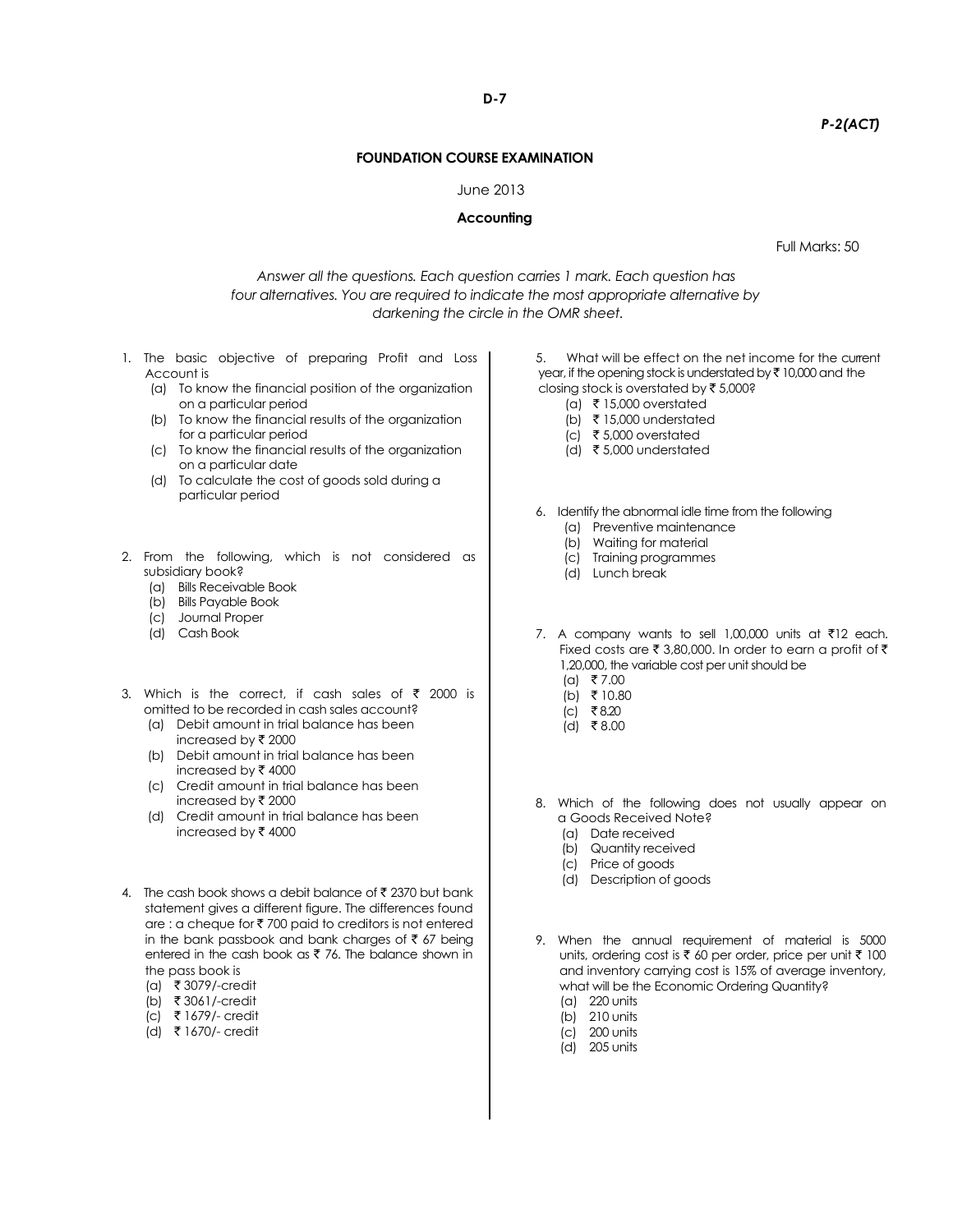- 10. Which one of the following statement is correct?
	- (a) Reorder Level = Maximum Usage x Normal Lead Time
	- (b) Minimum Stock = Reorder Level + (Normal Usage x Normal Lead Time)
	- (c) Reorder Level = Maximum Usage x Maximum Lead Time
	- (d) Maximum Stock = Reorder Level + Reorder **Quantity**
- 11. A factory operates 310 days. It runs on 3 shifts of 7 hours each. Normally one hour is spent every day for normal repair work, the number of hours for computation of machine hour rate will be
	- (a) 6510
	- (b) 6200
	- (c) 7300
	- (d) 6800
- 12. While calculating E.O.Q, carrying cost would be (a) Cost of carrying goods to warehouse
	- (b) Cost of carrying goods in inventory
	- (c) Cost of carrying goods to customers
	- (d) Cost of carrying goods back to suppliers
- 13. In inventory control, ' 'Lead Time'' denotes
	- (a) Time between ordering and replenishment.
	- (b) Time required for planning the replenishment of material for starting production
	- (c) The time taken for placing the order
	- (d) Maximum time to receive the goods from supplier
- 14. The benefit foregone as a result of taking a particular action is
	- (a) Sunk cost
	- (b) Conversion cost
	- (c) Opportunity cost
	- (d) Programmed cost
- 15. Telra Company had  $\bar{\tau}$  20,000 beginning inventory and  $\bar{\tau}$  24,000 ending inventory. Net sales were  $\bar{\tau}$  160,000; purchases, ₹80,000; purchases returns and allowances, ₹ 5,000 and freight-in, ₹ 6,000. Cost of goods sold for the period is
	- $(a)$  ₹ 69,200
	- $(b)$  ₹49,600
	- $(c)$  ₹77,200
	- $(d)$  ₹85,000
- 16. An increase in fixed costs will result in which of the following?
	- (a) A decrease in the contribution : sales ratio
	- (b) A decrease in the contribution per unit
	- (c) An increase in the breakeven point sales level
	- (d) An increase in the margin of safety
- 17. For a certain product, selling price per unit is  $\bar{\tau}$  10, variable cost per unit  $\bar{\tau}$  6 and fixed cost is  $\bar{\tau}$  1,00,000. Due to inflation, variable costs increase by 10% while fixed costs increased by 5%. If breakeven point is to remain unchanged, by what percentage should sales price be raised?
	- (a) 10%
	- (b) 9%
	- (c) 8% (d) 7%
	-
- 18. If P/V ratio is 40% and Margin of safety is  $\bar{\tau}$  30,000 the profit is
	- $(a)$  ₹ 10,000
	- (b)  $\bar{z}$  11,000
	- $(c)$  ₹ 12,000
	- $(d)$  ₹ 13,000
- 19. The total cost for manufacturing 54,000 units is  $\bar{\tau}$ 16,20,000 which goes up to ₹ 20,00,000, if 73,000 units are produced. The Fixed Cost is  $(a)$  ₹ 16,20,000
	- (b) ₹ 3,80,000
	- $(c)$  ₹ 5,40,000
	- (d) ` 7,20,000
	-
- 20. The total cost of production of 1,650 units is  $\bar{\tau}$  59,700, which includes variable cost of  $\bar{\tau}$  29,700. If the company desires to manufacture 1,900 units, the total cost would be
	- $(a) \quad \overline{5} 65,200$
	- (b) ₹ 65,600
	- $|c|$  ₹ 64,200
	- $(d)$  ₹ 68,745

21. Which one of the following is considered as a depreciable asset?

- (a) Land
- (b) Live stock
- (c) Building
- (d) Forest and Plantation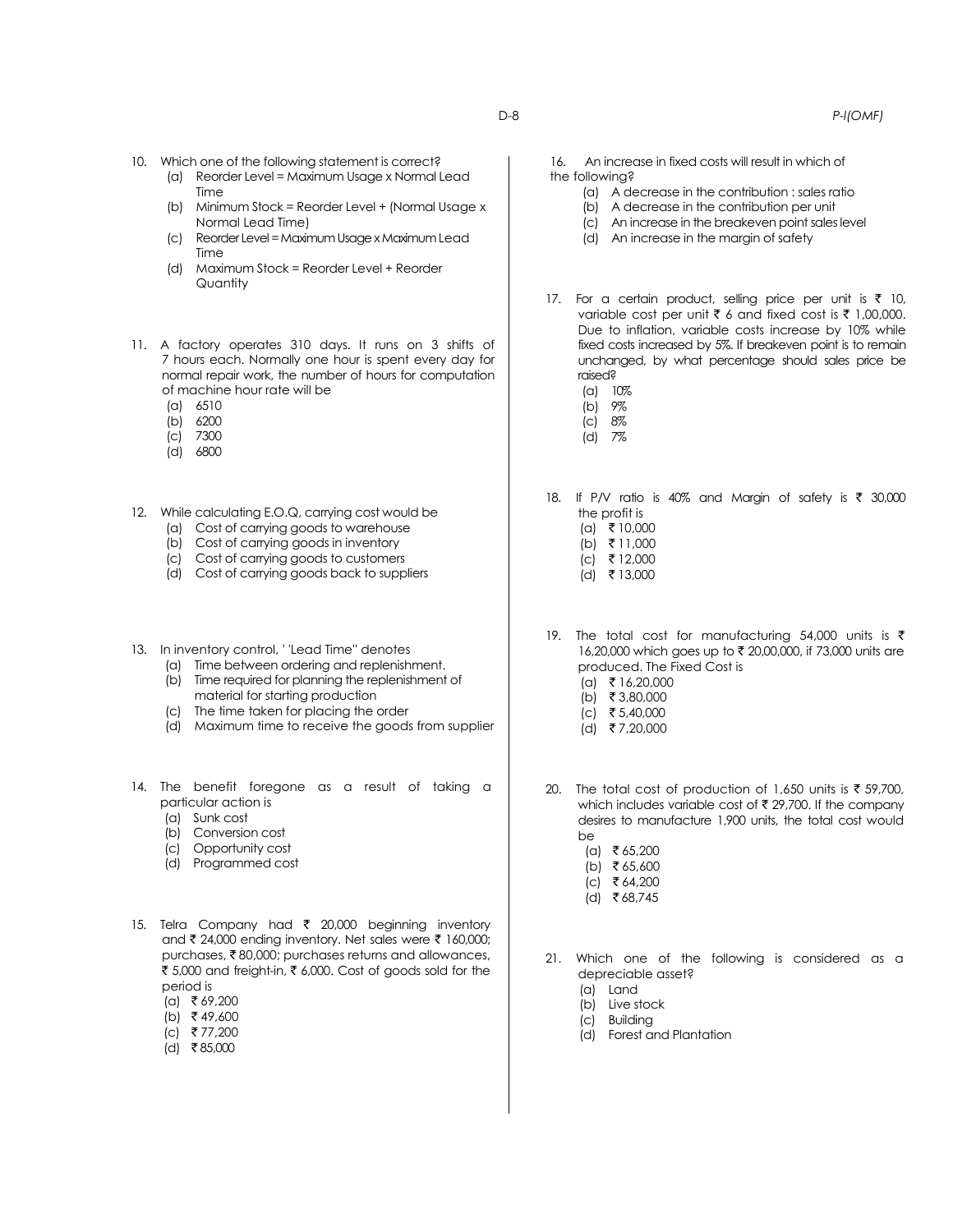#### D-9 *P-2(ACT)*

22. Journal is a (a) Memorandum Record (b) Primary Record (c) Secondary Record (d) All of the above 23. How is the ' 'distribution of goods as free sample'' recorded in the Journal? *Debit* (a) Trading Account (b) Advertisement Account (c) Purchase Account (d) Advertisement Account 24. Accounting Standards on "the effect of changes in foreign exchange rate" is (a) AS-9 (b) AS-10 (c) AS-11 (d) AS-12 25. When profit is 25% on cost price, such profit on sale price will be (a) 25% (b) 10% (c)  $33 \overline{2}$ % (d) 20% 26. Net worth is excess of 28. Which one of the following financial statements is not prepared by a Non-profit organization? (a) Balance Sheet (b) Income and Expenditure Account (c) Cash Flow Statement (d) Receipt and Payment Account 29. Pre-paid expenses will not be reflected in (a) Profit & Loss Account (b) Cash Book (c) Balance Sheet (d) Cash Flow Statement carried to the next accounting period? (a) Rent paid in advance (b) Salary outstanding (c) Closing cash balance (d) Consultancy fees paid 31. A bill for  $\overline{\zeta}$  2,75,000 for building extension was correct? *Debit Credit* (a) Building A/c Cash A/c (b) Building Repair A/c Cash A/c (c) Building A/c Building Repair A/c Building Repair A/c 32. Donations received by Gymkhana club in the form of endowment are treated as (a) Revenue receipts (b) Deferred revenue receipts (c) Capital receipts *Credit* Sales Account Profit and Loss **Account** Advertisement **Account** Purchase **Account** 

- (a) Fixed Assets over Current Liabilities
- (b) Total Assets over Total Liabilities
- (c) Fixed Assets over Current Assets
- (d) Long Term Loan over Short Term Loan

27. On 31st December 2011, a club had subscription in arrears of  $\bar{\tau}$  16,000 and in advance  $\bar{\tau}$  4,000 respectively. During the year ended 31.12.2012, the club received subscription of  $\bar{\tau}$  2,08,000 which includes  $\bar{\tau}$  10,400 relating to 2013. What amount of subscription will be recognized as income for the year 2012?

- (a) 2,12,000
- (b) 1,96,000
- (c) 1,81,600
- (d) 1,85,600

30. Which one of the following balance will not be

treated as repair of building, which rectification entry is

- - (d) General income
- 33. Conservatism concept does not require
	- (a) Making provision for doubtful debts
		- (b) Valuing stock at lower of cost or net realisable value
		- (c) Creating provision for discount on creditors
		- (d) Making provision for an unfavourable legal suit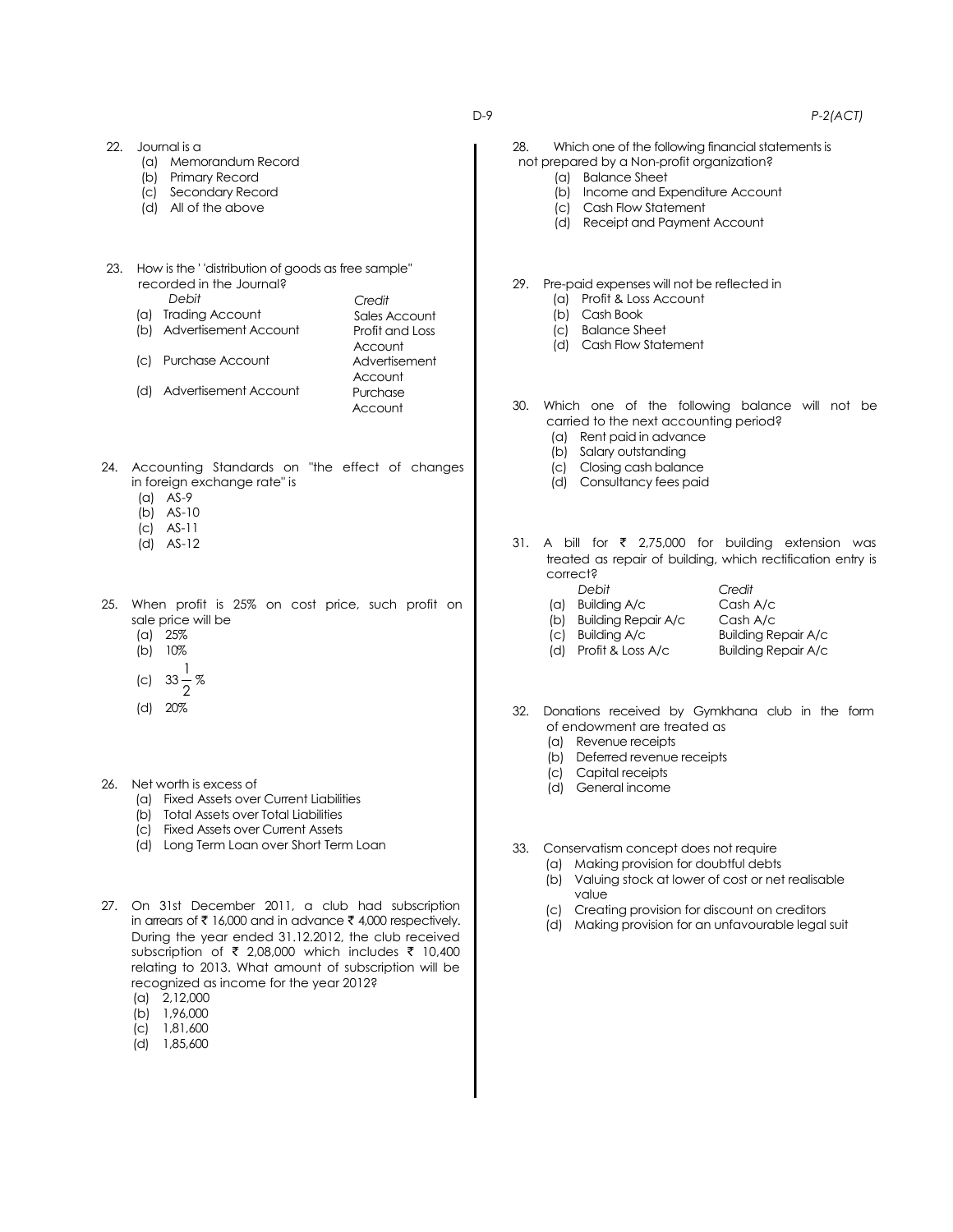### 34. The objective of AS 1 is

- (a) To prohibit any change in the accounting policies
- (b) To ensure disclosure of accounting policies
- (c) To ensure that the effect of any change in accounting policy is adequately disclosed
- (d) Both (b) and (c) of the above
- 35. Which of the following concepts, if violated, would make comparison of financial statements over a period of time difficult?
	- (a) Cost concept
	- (b) Consistency concept
	- (c) Accounting period concept
	- (d) Accrual concept
- 36. As per AS-3, which of the following, should be classified as an investing activity?
	- (a) Acquisition of Fixed Assets
	- (b) Disposal of Fixed Assets
	- (c) Interest Received
	- (d) (a) to (c) of the above
- 37. As per duality concept or accounting equivalence concept, which of the following is correct?
	- (a) All increase in liabilities and increase in assets represent sources of funds
	- (b) All decrease in liabilities and decrease in assets represent sources of funds
	- (c) All increase in liabilities and decrease in assets represent sources of funds
	- (d) All increase in liabilities and increase in assets represent uses of funds
- 38. Which is the correct equation as per the double entry concept?
	- (a) Liabilities = capital + assets
	- (b) Assets + liabilities = capital
	- (c) Capital = assets liabilities
	- (d) Assets = capital liabilities
- 39. Which of the following is not a personal account? (a) Capital account
	- (b) Pre-paid rent account
	- (c) Salary account
	- (d) Interest outstanding account
- 40. The accounts receivable are shown in the balance sheet
	- at (a) Current market value
	- (b) Estimated net realizable value
	- (c) Original cost when the asset is recorded in the books of account
	- (d) Amount receivable when due
	- 41. Primary packing materials are treated as
		- (a) Indirect materials and included in Factory Overhead.
		- (b) Indirect materials and included in Selling & Distribution Overhead
		- (c) Direct materials and included in Prime Cost
		- (d) Indirect materials and included in Administration Overhead
	- 42. Which of the following is usually prepared daily by employees for each job worked on?
		- (a) Time card
		- (b) Labour job ticket
		- (c) Punch card
		- (d) Cost control card
	- 43. Which of the following is a cost behavior oriented approach to production costing?
		- (a) Absorption costing
		- (b) Marginal costing
		- (c) Process costing
		- (d) Job order costing

44. Peso Ltd. has furnished the following data relating to a product for the year 2012-2013:

- Units produced 2,000<br>Direct materials ₹80,000 Direct materials  $\frac{1}{3}$  80,000<br>Direct labour  $\frac{1}{3}$  90,000 Direct labour overheads
	-

Manufacturing  $\bar{\bar{\xi}}$  60,000 (25% fixed)

Selling and administrative  $\bar{\tau}$  50,000 (40% fixed) overheads

If the company manufactures 2,400 units in the next year, the cost per unit would be

- $(a)$  ₹ 122.50
- (b) ₹ 122.00
- $|c|$  ₹ 137.08
- $(d)$  ₹ 142.50

D-10 *P-2(ACT)*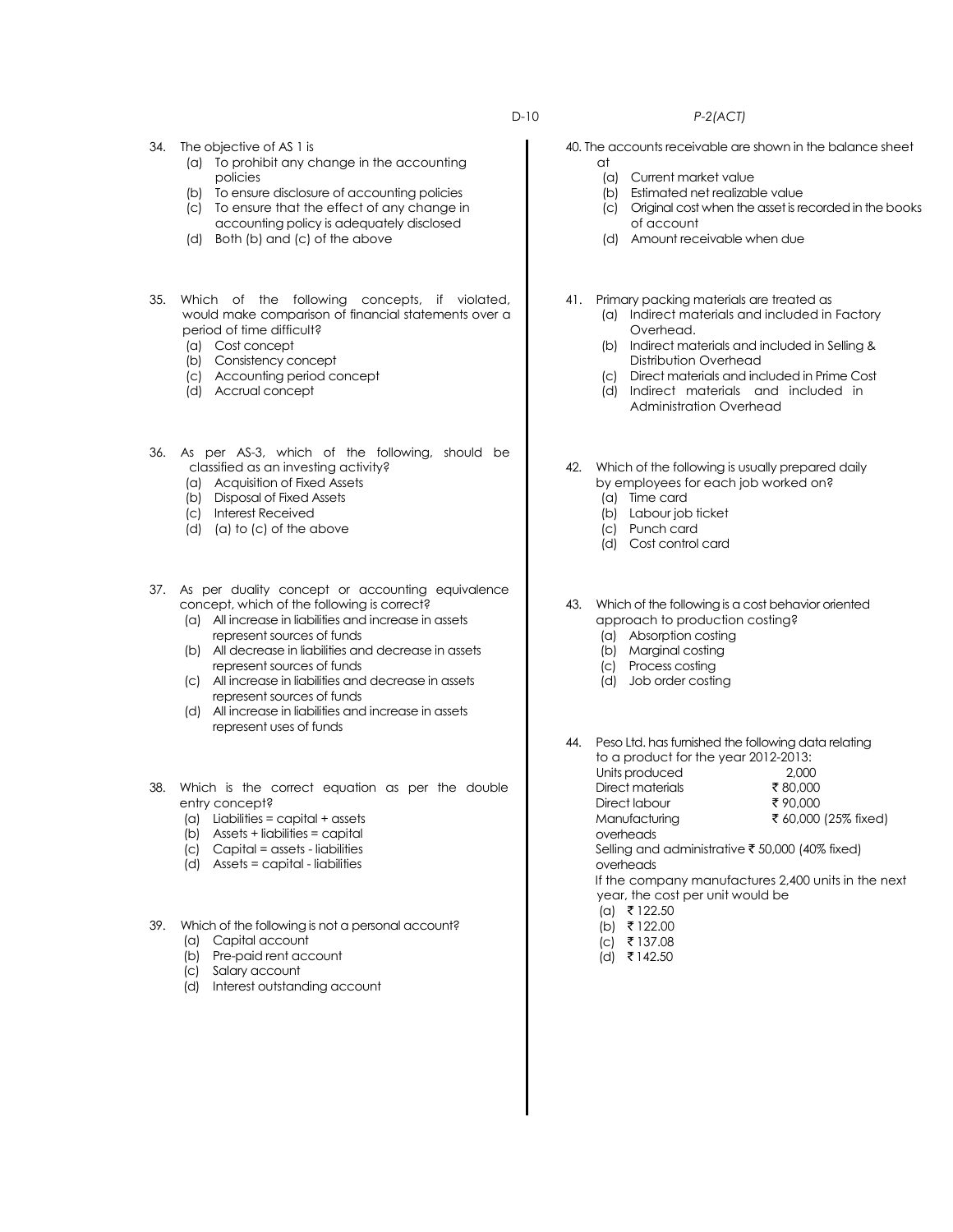- 45. In a situation involving alternate choices, the best alternative is the one that results in
	- (a) Minimum Total Cost
	- (b) Maximum Incremental Revenue
	- (c) Minimum Incremental Cost
	- (d) Maximum Incremental Income
- 46. Which of the following statements is not true?
	- (a) Fixed costs are fixed over a range of activity
	- (b) Variable costs are fixed per unit of production
	- (c) Fixed cost per unit is variable with a change in the production level
	- (d) Direct costs are always relevant for decision making
- 47. For a given period, profit under absorption costing is less than the profit under marginal costing, if
	- (a) Production is more than sales
	- (b) Production is equal to sales
	- (c) Opening stock is equal to sales
	- (d) Sales are more than production

48. The following data pertains to product X of Asian Ltd.:

| Particulars        | ₹   |
|--------------------|-----|
| Direct Materials   | 80  |
| Direct Iabour      | 60  |
| Variable overheads | 45  |
| Fixed overheads    | 25  |
| Total cost         | 210 |

If selling price equals variable costs plus 25% markup, selling price of the product X is

 $(a)$  ₹ 162.25

 $(b)$  ₹ 206.25

 $(c)$  ₹ 175.00

 $(d)$  ₹ 231.25

- 49. Pick out the correct statement
	- (a) Increase in margin of safety means increase in BEP (b) Increase in actual sales increases margin of safety
	- (c) Increase in variable cost increases margin of safety
	- (d) Decrease in variable cost decreases margin of safety
- 50. The contribution to sales ratio of a company is  $20\%$  and profit is  $\bar{\tau}$  64,500. If the total sales of the company are  $\bar{\tau}$  7,80,000, the fixed cost is
	- $(a) \t{ } 1,56,000$
	- $(b)$  ₹ 1,21,500
	- $(c)$  ₹ 1,05,600
	- $(d)$  ₹91,500